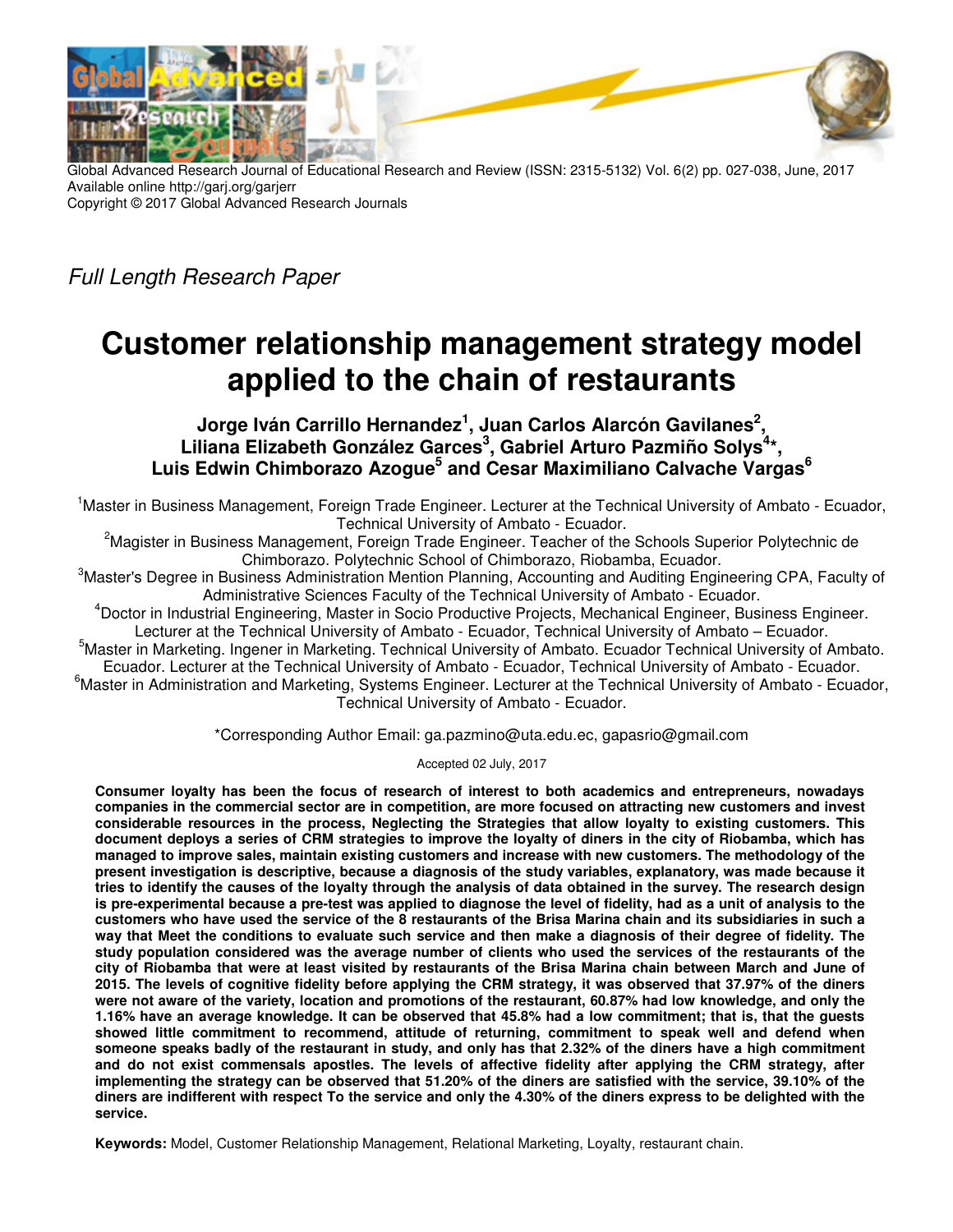#### **INTRODUCCIÓN**

The importance of achieving consumer loyalty as a factor for the competitiveness of companies has been recognized for several years (Lambin, 2003). For this reason, the theme of consumer loyalty has been the focus of numerous investigations of interest both for academics as for businessmen; this interest to know the loyalty to the point of sale had undoubtedly to do with the changes that occurred in the commercial sector.

Today, companies in the commercial sector are in competition, they are more focused on attracting new customers and invest considerable resources in the process, neglecting the strategies that allow reestablishing loyalty to existing clients. Although it is accepted that the long-term value of an existing and loyal customer is much greater than that of a new and shortterm customer, it is one of the considerations neglected in most companies (Richard, 1998).

It is not easy to differentiate from competitors, and even more so when competition intensifies in mature markets and customer retention becomes a priority, so it becomes necessary to consider loyalty programs as the best form of differentiation (Sharp & Sharp, 1997). This is the case of the Brisa Marina chain in Riobamba - Ecuador.

Customer Relationship Management is a business process that is based on all customer specifications identifies the pattern of customer behavior and leads to customer knowledge. Customer Relationship Management forms relationships with customers and will be effective on products or services.

The objective of the present investigation is the application of the Strategy Model Customer Relationship Management RCM applied to the chain of restaurants of the sea breeze restaurant chain of the city of Riobamba – Ecuador.

## **THEORETICAL FRAMEWORK**

#### **Model of the Strategy Customer Relationship Management**

From a customer relationship perspective, management is defined by four elements of a simple framework, such as knowledge, purpose, sales and service (Rygielsk, 2002).

Reinartz, Krafft & Hoyer (2004) define CRM as a "process for managing customer relations initiation, maintenance and termination at all customer contact points to maximize the value of the relationship portfolio."

Al-Hundaif (2011) CRM is a process that will help bring together a large number of pieces of information about customers, sales, marketing effectiveness, responsiveness and market trends.

Zablah & Jonhnston (2003) claim that CRM is "a philosophically related offspring with relational marketing, which is for the most part neglected in literature."

Yao & Khong (2012) define CRM as a management technique used for maximizing customer value.

Similarly Hobby (1999) considers CRM as "a management approach that allows organizations to identify, attract and increase retention of profitable customers by managing relationships with them."

The centrality of the customer, and therefore the implementation of CRM involves the identification of all strategic processes that include customers.

According to Plakoyiannaki & Tzokas (2002), CRM is a process of value enhancement supported by information technology, which identifies, develops, integrates and guides the different competencies of the company towards the voice of customers, in order to Deliver greater value to the customer in the long term, to correctly identify both existing and potential market segments.

From all of the aforementioned definitions, it is concluded that CRM is a strategy that combines information, processes, people and technology to achieve efficiency and effectiveness in its implementation in any type of organization.

Figure 1 presents the CRM Strategy model designed for restaurants and consists of 6 phases: situational diagnosis or internal analysis, strategic addressing, assessment of capabilities, solution approach and implementation, definition of indicators and deployment Roadmap for implementation.



**Figure 1.** Methodological approach of the CRM strategy for Restaurants Prepared by: Research Group

The methodology to develop a potential client contemplates table phases that are: identify, differentiate, interact and customize.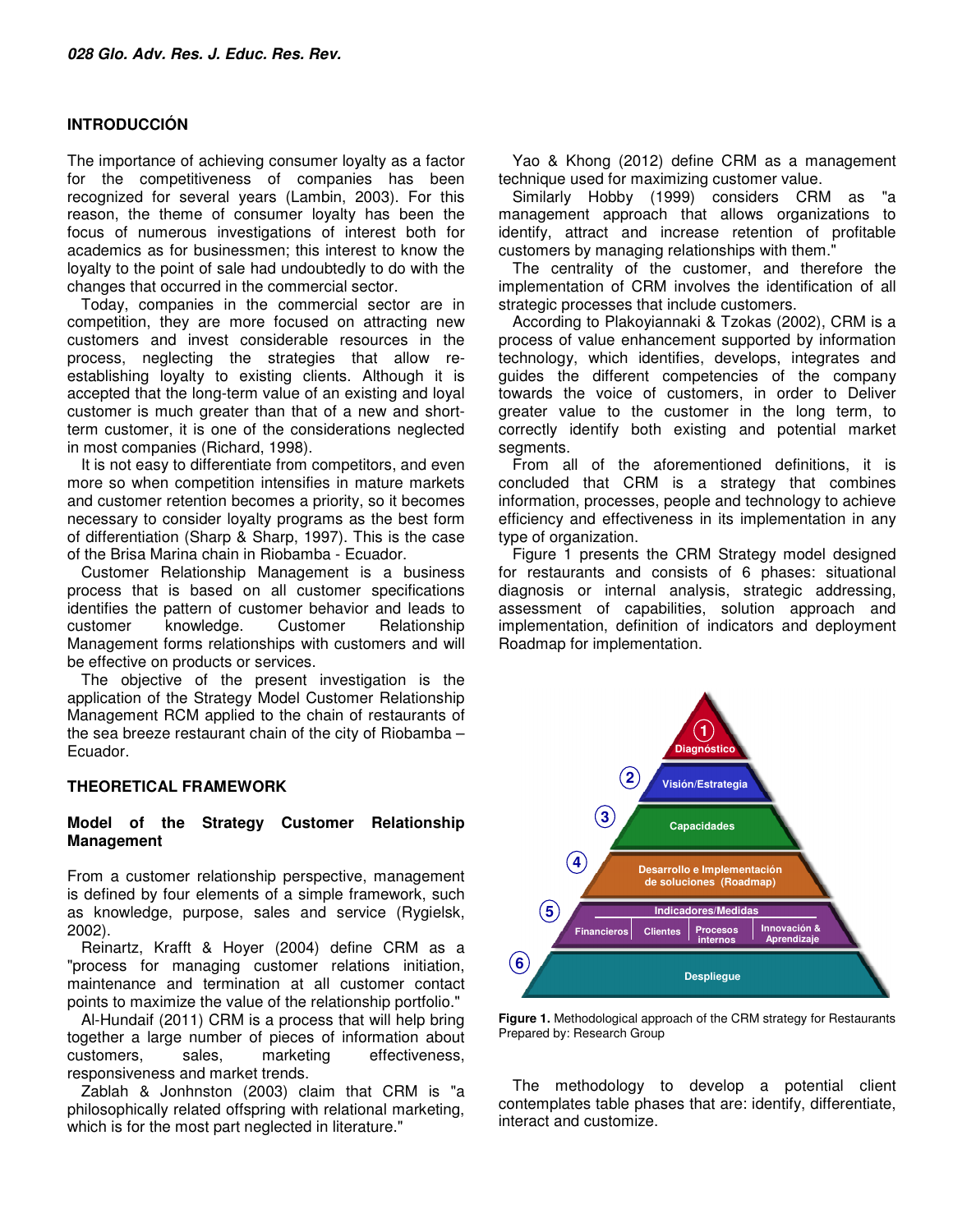Phase of Identifying: In this first phase another of the highlighted points is the identification of the end users of the restaurants that visit at least once a month the Chain of Restaurants Brisa Marina.

After that, a more extended identification of the main dishes that consume and in what range of time they are made is established. You should gather the most information from the final diners and keep track of their interactions, investigate the factors that influence the purchase of the menu items.

Phase to differentiate: To begin with, the diners have been grouped according to their value that gives the restaurant: CMV (Most Valuable Customers). With CMVs, the main objective is to develop and retain them in the highest profitability category.

Committed clients, besides valuable, are those who have a growth potential for which the value can be calculated in time, in the training that was done to the waiters of the premises, they were taught some skills to be able to differentiate To the most frequent clients, in this way to identify them in next visits to give them a more specialized treatment.

There is also the customer DC (below zero) whose negative value is below the costs that the restaurant has to serve or serve this diner, in this case it is recommended to the waitresses that the kindness in the treatment of this type of customers, But do not express greater effort in being helpful with this type of clients, since this will always try to generate conflicts in each encounter.

The goal with these clients is to eliminate them because they generate loss, but before eliminating them it is necessary to analyze if these clients have growth potential in the pyramid of value.

It was analyzed the needs of the diners, regardless of the products they consume with a medium frequency and it is there where the strategies are applied gradually without this realizing and not causing a retaliating effect to the same.

Phase of interacting: Dialogue is synonymous with profit, the staff is sufficiently trained to make repetitious greetings and gestures when attending a new guest, that is, a same welcome, a same offer of the letter and promotion of the dishes of It was worth it, give the chef's suggestion, be courteous and kind at every moment and influence the confidence in the mind of the diner to make him feel "at home." Interaction is the third stage of the CRM strategy. First, you have to know who your customers is, what is the first phase; then differentiate them by their needs; then you need to interact with them.

Know the needs of the diners and then interact with them, studying the best way to meet the needs, and thus strengthen the relationship.

First, it is necessary to extract the maximum information from each client, making associations such as: "if the customer lives in this area, of course, parking

problems" or "you have a very stressful profession you can enjoy a program Executive decompression, etc.

That said, the interactions of the company will try to satisfy the needs not expressed by the client, but are implicit to their lifestyle. Life event management can also focus on the different stages of life of diners, such as the birth or graduation of a professional. In these cases, the company can make offers or appropriate these events to offer promotions.

Phase of personalizing: After identifying who our clients are, to differentiate them according to their needs and interact with them, it is necessary to use all this information to personalize our offer according to each client. At this stage the following questions will be asked:

1) How to use the information collected to customize the treatment for each client?

2) What changes in the service or product should be made to better serve each customer?

3) How can clients spend less time, money and work when they are given the service and / or purchase the product?

4) How to automate the process of personalized treatment?

#### **METHODOLOGY**

According to the nature of the study, according to Hernandez, Fernandez & Baptista (2010) in his book describes that these types of research are descriptive and explanatory; it is descriptive, because a diagnosis of the study variables is made, and it is explanatory, because Aims to identify the causes of loyalty through the analysis of data obtained in the survey.

The research design is pre-experimental because a pre-test was applied to diagnose the level of fidelity. The present study has as a unit of analysis the clients who have used the service of the 8 restaurants of the Brisa Marina Chain of the city of Riobamba, Province of Chimborazo - Ecuador and its subsidiaries in such a way that they meet the conditions to evaluate said service and then make a diagnosis of their degree of fidelity.

The study population considered was the average number of clients who used the services of the restaurants of the city of Riobamba that were at least visited by restaurants of the Brisa Marina chain between March and June of 2015. The sampling technique was for convenience as there are clients who do not have time to respond to the questionnaire, the sampling technique was random, the procedure to choose the participants of the sample as follows: a number was given to each passenger That requests the service and according to the numbers selected with the SPSS applying the random technique; It will proceed to take the test of loyalty to said client.

For the sample size, the following formula was used: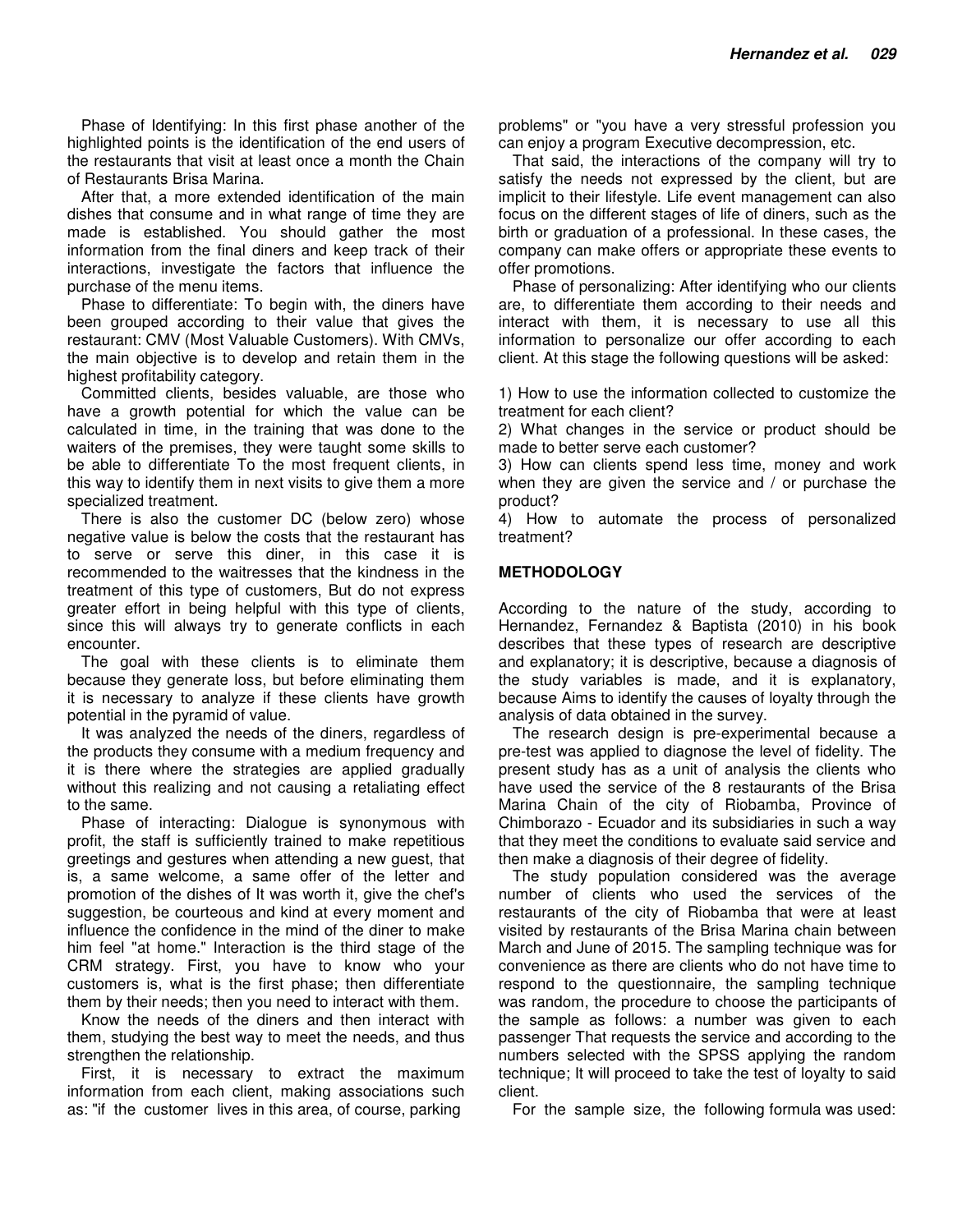

**Figure 2.** Methodological Approach to Capacity Analysis

$$
n = \frac{Z_a^{2} \cdot N \cdot p \cdot q}{i^{2}(N-1) + Z_a^{2} \cdot p \cdot q}
$$

N = Sample size  $N =$  Population size  $Z^{\infty}$  = 1.96 squared (if security is 95%)  $P =$  expected proportion (in this case 0.5)  $Q = 1-p$  (in this case  $1-0.5 = 0.5$ )  $I = error (10%)$ 

To calculate the population is considered the 30 days of the month in which the information is to be collected. On average, 114 customers are served each day, which is why the population would consist of 3,420 customers.

A sample size of 345 clients was obtained.

## **RESULTS**

#### **Analysis of the Capacities of the Restaurant.**

To analyze in a systemic way the company's capabilities have been considered four domains that are: organization, processes, technology and knowledge.

Figure 2 presents the methodological approach for the analysis of the capabilities that the company has to attend to the CRM strategy according to the priorities of the CRM philosophy.

The approach contemplates four domains that are: organization, processes, technology and knowledge. The organization includes aspects such as service culture, courtesy, empathy, skills and orientation to the relationship; That is to say, this domain contemplates aspects with the human factor and its competences.

The domain of processes is oriented to evaluate the operations that are carried out in the company and identify the indicators that allow improving the efficiency and the effectiveness to improve the different services that are executed.

The technology domain is oriented to analyze the information that has of the database of client using algorithms of segmentation of clients, as well as to apply data mining to identify patterns of conduct of such form that allow to offer a personalized treatment to the diners The Chain of Restaurants Brisa Marina.

To test the reliability, a pre-test was performed on 30 people to apply the Cronbach's alpha and the following result was obtained as shown in Table 1.

**Table 1.** Survey Reliability Analysis

| <b>Reliability statistics</b>                            |          |
|----------------------------------------------------------|----------|
| Alfa de Crombach                                         | Elements |
| 0.792                                                    | 18       |
| Source: Surveys conducted<br>Elaboration: Research group |          |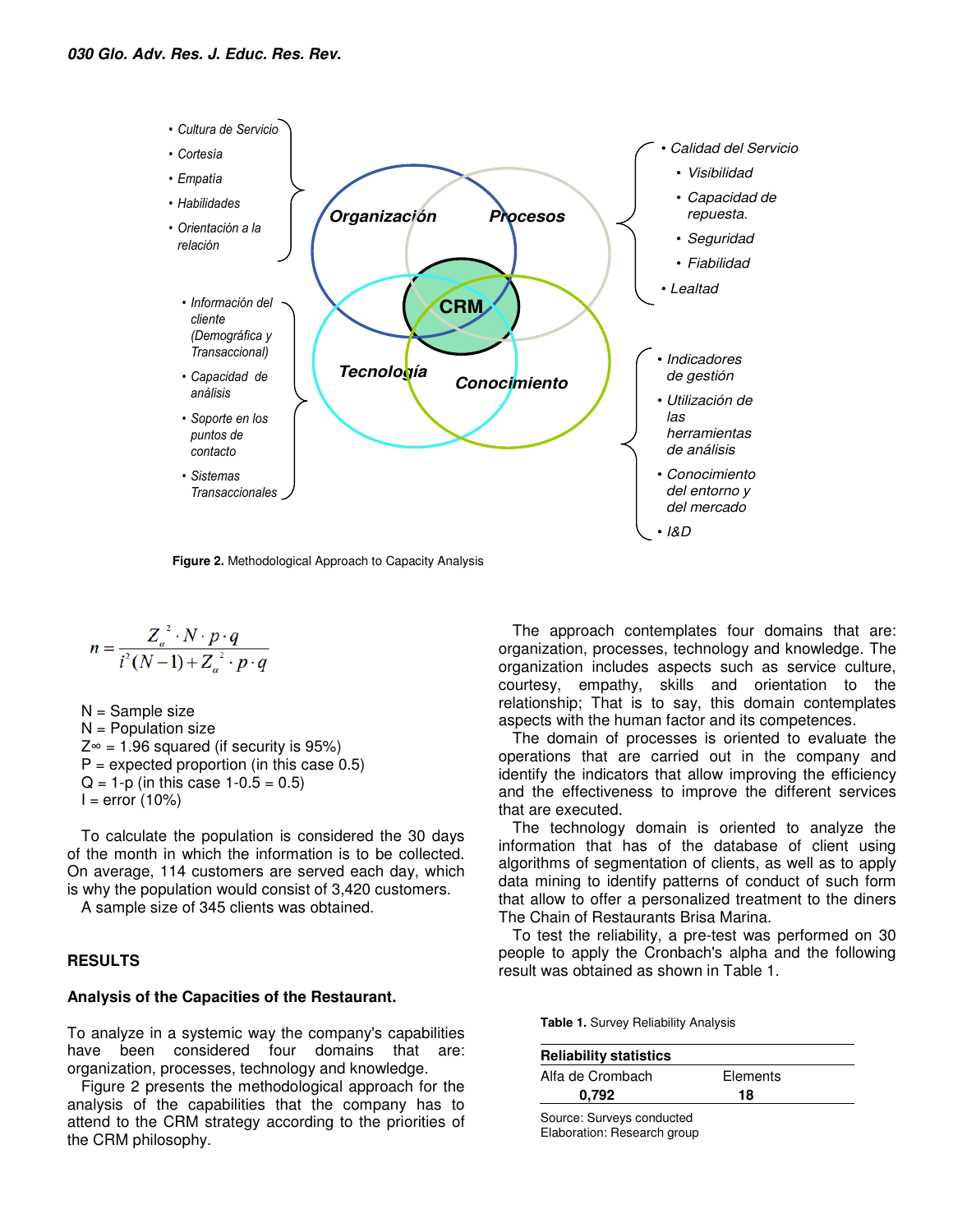**Table 2.** Generation age of diners frequenting restaurant

| <b>Age of Clients</b> |                  |            |
|-----------------------|------------------|------------|
| Years                 | <b>Frequency</b> | Percentage |
| $18 - 28$             | 89               | 25,8       |
| $29 - 38$             | 54               | 15,7       |
| $39 - 48$             | 70               | 20,3       |
| $49 - 58$             | 50               | 14,5       |
| $59 - 70$             | 82               | 23,8       |
| <b>Total</b>          | 345              | 100,0      |

Source: Surveys conducted

Elaboration: Research group

**Table 3.** Level of educational instruction

| Nivel de Instrucción | <b>Frequency</b> | Percentage |
|----------------------|------------------|------------|
| Primary              | 43               | 12,50%     |
| High school          | 98               | 28,30%     |
| college              | 146              | 42,30%     |
| Postgraduate         | 24               | 7,20%      |
| <b>Others</b>        | 34               | 10,00%     |
| Total                | 345              | 100%       |

Source: Surveys conducted

Elaboration: Research group

From the total of respondents the data obtained in the survey according to their age are as shown in Table No. 2 above:

Of the surveys carried out it was obtained that 25.8% clients who are in the range of 18 to 28 years; 20.3% from 69 to 70 years and 20.3% from 39 to 48 years so we denote that we have clients of all ages since the taste and type of food is desired by people of all ages.

Table 3 shows the educational level of the diners of the restaurants of the Brisa Marina chain in the city of Riobamba.

Table 3 presents the frequency distribution of the diners according to the level of education. In the table it is observed that 42.30% have university studies, 28.30% have secondary studies, 12.5% have primary studies and only 7.2% have postgraduate studies. From here we deduce that most of the diners have university or secondary studies.

Table 4 shows the frequency with which diners visit the Chain of Restaurants Brisa Marina of the city of Riobamba as detailed below.

We can determine that 36.20% of the respondents stated that the frequency of visits to Brisa Marina restaurants is occasional, 29.70% say that they visit a Brisa Marina restaurant once a month and 23.10% visit it 1 to 3 times a year.

Table 5 shows the values of the cognitive fidelity that will be taken into account for the tabulation of the data:

Table 6 shows the values of the conative fidelity that will be taken into account for the tabulation of the data:

**Table 4.** Age of Respondents

| <b>Frequency of Visit</b> | <b>Visit Frequency</b> | Percentage |
|---------------------------|------------------------|------------|
| Occasional                | 125                    | 36,20%     |
| 1 to 3 times a year       | 80                     | 23,10%     |
| Each month                | 103                    | 29,70%     |
| 1 to 2 times a week       | 35                     | 10,2%      |
| Daily                     | 2                      | 0.5%       |
| <b>Total</b>              | 345                    | 100%       |

Source: Surveys conducted

Elaboration: Research group

**Table 5.** Values of cognitive fidelity

| <b>Cognitive Fidelity</b> | Post test        |            |  |
|---------------------------|------------------|------------|--|
|                           | <b>Frequency</b> | Percentage |  |
| Do not know               | 0                | $0.00\%$   |  |
| Low Knowledge             | 17               | 4,90%      |  |
| Average Knowledge         | 119              | 34,50%     |  |
| High Knowledge            | 188              | 54,50%     |  |
| Position                  | 21               | 6.10%      |  |
| <b>Total</b>              | 345              | 100,00%    |  |
|                           |                  |            |  |

Source: Surveys conducted

Elaboration: Research group

**Table 6.** Values of Contiguous Fidelity

| <b>Conative Fidelity</b> | <b>CONAPTIVE FIDELITY</b> |            |  |
|--------------------------|---------------------------|------------|--|
|                          | <b>Frequency</b>          | Percentage |  |
| Without obligation       | 0                         | 0.00%      |  |
| Low Commitment           | 18                        | 5,20%      |  |
| <b>Middle Commitment</b> | 180                       | 52,20%     |  |
| <b>High Commitment</b>   | 127                       | 36,80%     |  |
| Apostle                  | 20                        | 5,80%      |  |
| Total                    | 345                       | 100,00%    |  |

Source: Surveys conducted

Elaboration: Research group

**Table 7.** Values of Affective Loyalty

|                          |           | Post test  |  |
|--------------------------|-----------|------------|--|
| <b>Affective Loyalty</b> | Frequency | Percentage |  |
| Disappointed             | O         | $0.00\%$   |  |
| Dissatisfied             | 15        | 4,30%      |  |
| Indifferent              | 135       | 39,10%     |  |
| Satisfied                | 180       | 51,20%     |  |
| Charmed                  | 15        | 4,30%      |  |
| <b>Total</b>             | 345       | 100,00%    |  |

Source: Surveys conducted

Elaboration: Research group

Table 7 shows the values of affective fidelity that will be taken into account for the tabulation of the data: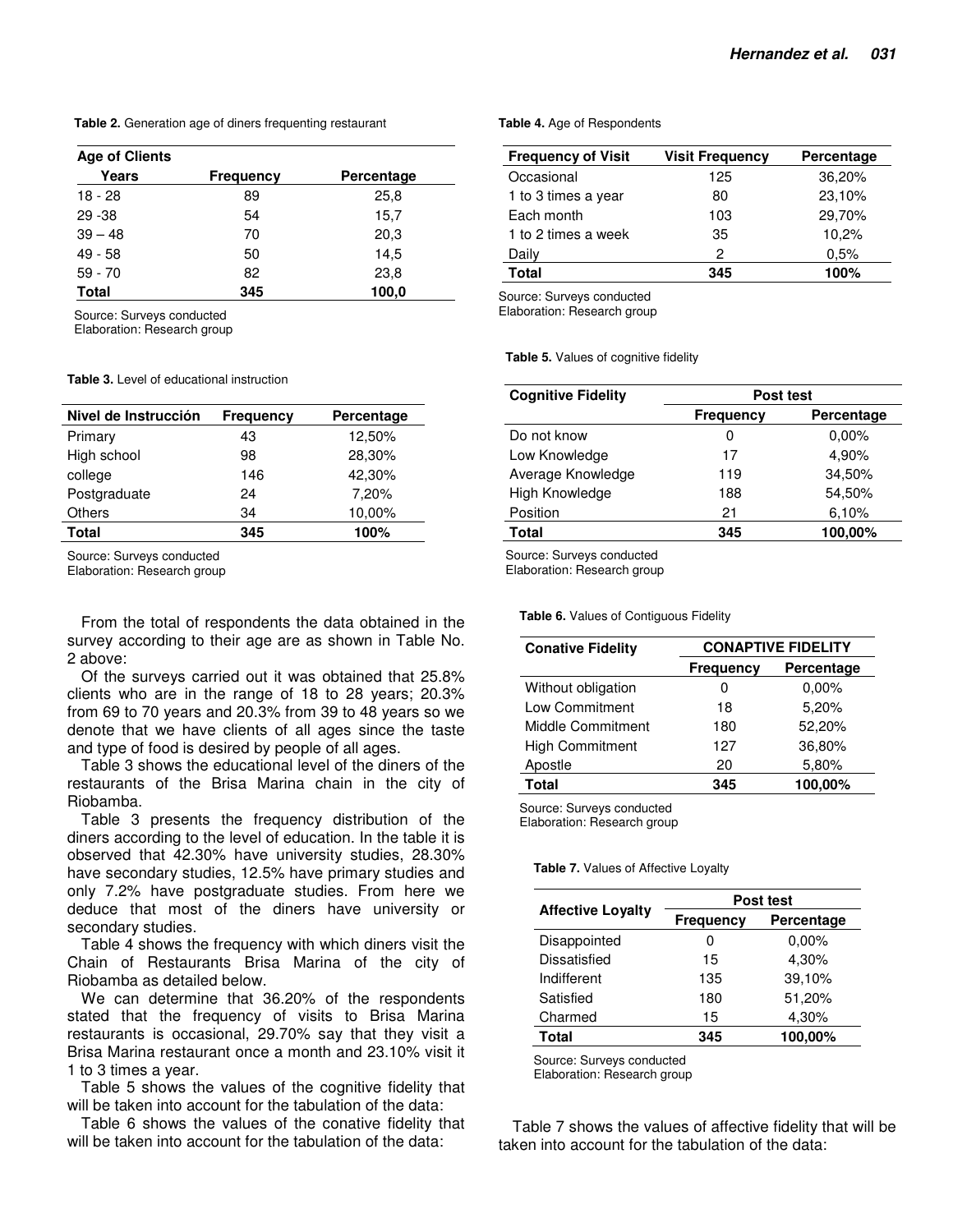#### **Table 8.** Values of Behavioral Loyalty

|                           | Post test               |          |  |
|---------------------------|-------------------------|----------|--|
| <b>Behavioral Loyalty</b> | Percentage<br>Frequency |          |  |
| Very Unfavorable          | 0                       | $0.00\%$ |  |
| Unfavorable               | 18                      | 5,22%    |  |
| Indifferent               | 178                     | 51,59%   |  |
| Favorable                 | 124                     | 35,94%   |  |
| Very favorable            | 25                      | 6.25%    |  |
| Total                     | 345                     | 100,00%  |  |

Source: Surveys conducted Elaboration: Research group

**Table 9.** Values of Fidelity

|                           | Post test        |            |
|---------------------------|------------------|------------|
| <b>Values of Fidelity</b> | <b>Frequency</b> | Percentage |
| Very Unfavorable          | 0                | $0.00\%$   |
| Unfavorable               | 18               | 5,22%      |
| Indifferent               | 178              | 51,59%     |
| Favorable                 | 124              | 35,94%     |
| Very favorable            | 25               | 6,25%      |
| Total                     | 345              | 100,00%    |

Source: Surveys conducted Elaboration: Research group

Table 8 shows the values of behavioral fidelity that will be taken into account for the tabulation of the data:

Table 9 shows the values that are classified the levels of the Loyalty that will be taken into account for the tabulation of the data:

#### **Validation of the survey carried out**

The technique used was the survey and the instrument a self-administered form, the same that was validated through the technique of Validation by Experts, taking into account 7 experts who know about processes of customer service in restaurants.

For the validation of the instrument, in addition to applying the Cronbach Alpha Coefficient Method whose result is 0.792 for the questionnaire addressed to the diners of the Chain of Restaurants Brisa Marina of the city of Riobamba Ecuador, making it reliable to use this instrument for the present study.

**Table 10.** Cronbach Alpha Results

| Estadísticas de fiabilidad                               |               |  |  |
|----------------------------------------------------------|---------------|--|--|
| Alfa de Cronbach                                         | N de elements |  |  |
| 0.792                                                    | 20            |  |  |
| Source: Surveys conducted<br>Elaboration: Research group |               |  |  |

The questionnaire applied to determine the fidelity of diners in the Chain of Restaurants of Brisa Marina in the city of Riobamba Ecuador, is composed of 18 items, distributed in five scales, presents acceptable levels of reliability, oscillating the Cronbach Alpha coefficient between 0.43 and 0.91 for the different scales.

The reliability of the survey was determined by the Cronbach Alpha test, the same that was applied to a pilot survey of 30 customers of Brisa Marina seafood restaurants in the city of Riobamba. And the following results were obtained as shown in Table 10.

For (Cronbach et al., 2005) the Cronbach's alpha value between a range of 0.70 and 0.90 indicates a good internal consistency between the items analyzed, a Cronbach's alpha score of 0.79 or 79 was obtained , 20% which means that the survey has a good consistency.

## **ANALYSIS OF RESTAURANT CAPABILITIES**

To analyze in a systemic way the company's capabilities have been considered four domains that are: organization, processes, technology and knowledge.

The approach contemplates four domains that are: organization, processes, technology and knowledge. The organization includes aspects such as service culture, courtesy, empathy, skills and orientation to the relationship; That is to say, this domain contemplates aspects with the human factor and its competences.

The domain of processes is oriented to evaluate the operations that are carried out in the company and identify the indicators that allow improving the efficiency and the effectiveness to improve the different services that are executed.

The technology domain is oriented to analyze the information that has of the database of client using algorithms of segmentation of clients, as well as to apply data mining to identify patterns of conduct of such form that allow to offer a personalized treatment to the diners of the Chain of Restaurants Brisa Marina.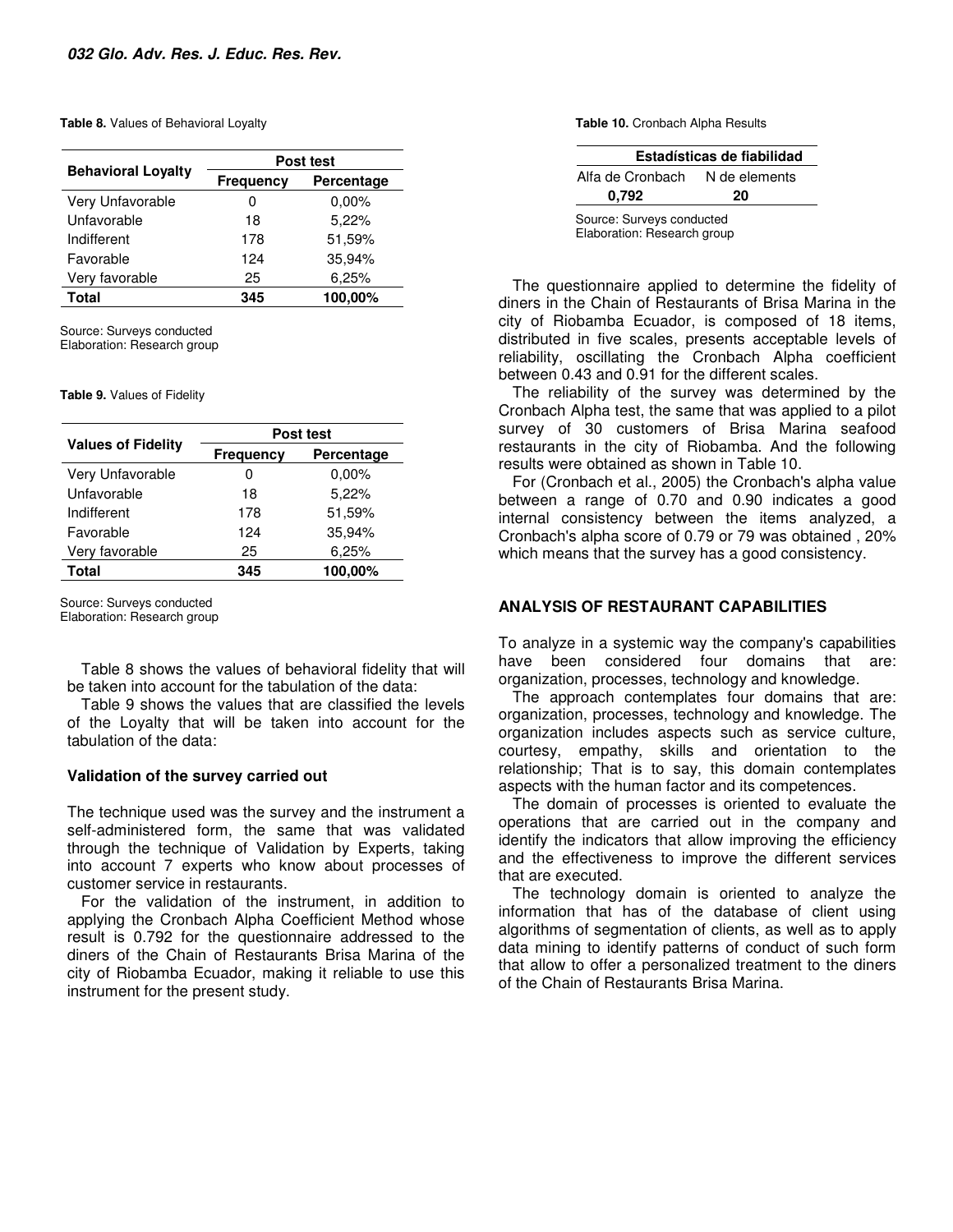**Table 11.** Evaluation of domain capacity

| <b>Factores Críticos de Éxito</b>                                          |     | Capacidad Importancia | Indice de<br>prioridad | Orden de<br><b>Prioridad</b> |
|----------------------------------------------------------------------------|-----|-----------------------|------------------------|------------------------------|
| Ventas: Proceso de ventas, presupuestos, producción, catálogo              | 4,8 | 3,9                   | 8,7                    |                              |
| Servicio: Proposición de valor, Servicio en función al valor, canales, etc | 1,7 | 4,8                   | 6,5                    |                              |
| Estrategia: Segmentación, rentabilidad, integración de canales, etc        | 2,1 | 4,3                   | 6,4                    |                              |
| Tecnología: Infraestructura de hw y sw, aplicaciones, seguridad, etc       | 2,5 | 3,8                   | 6,3                    |                              |
| e Commerce: internet como medio de marketing y servicio                    | 1,8 | 4.3                   | 6,1                    |                              |
| CKM: Gestión de la Información del Cliente, disponibilidad, confiabilidad, |     | 4,5                   | 5,5                    |                              |
| Marketing: Gestión de Campañas, rendimiento de campañas, BD marketing      | 1,5 |                       | 5,5                    |                              |
| RRHH: Cultura de servicio, desempeño, capacitación,                        | 1,8 | 3.2                   | 5                      |                              |
| Visibilidad: Apariencia, decoración, infraestructura moderna, etc          |     | 1,7                   | 3,7                    |                              |

Source: Surveys conducted Elaboration: Research group



**Figure 3.** Intervention priority matrix for the process Prepared by: Research Group

The Table 11 presents the factor capacity assessment based on the level of importance required to execute the CRM process. The evaluation process starts with the importance assessment of each factor on a scale of 1 to 5.

Then, the company's current capacity to execute these processes on a scale of 1 to 5 was evaluated. To identify the priority, the sum of both is performed and the one with the highest score is the one with the highest priority for an intervention.

Figure 3 presents the intervention prioritization matrix in critical success factors according to their level of importance. The matrix is divided into four quadrants.

The factors that are in quadrant I are those that have a low capacity and low importance, and the strategy to perform in this quadrant is to leave them as they are since they are not of importance for the execution of the CRM process. In the evaluation the visibility factor came out in this quadrant and it means that it is not necessary to intervene in the decoration and infrastructure of local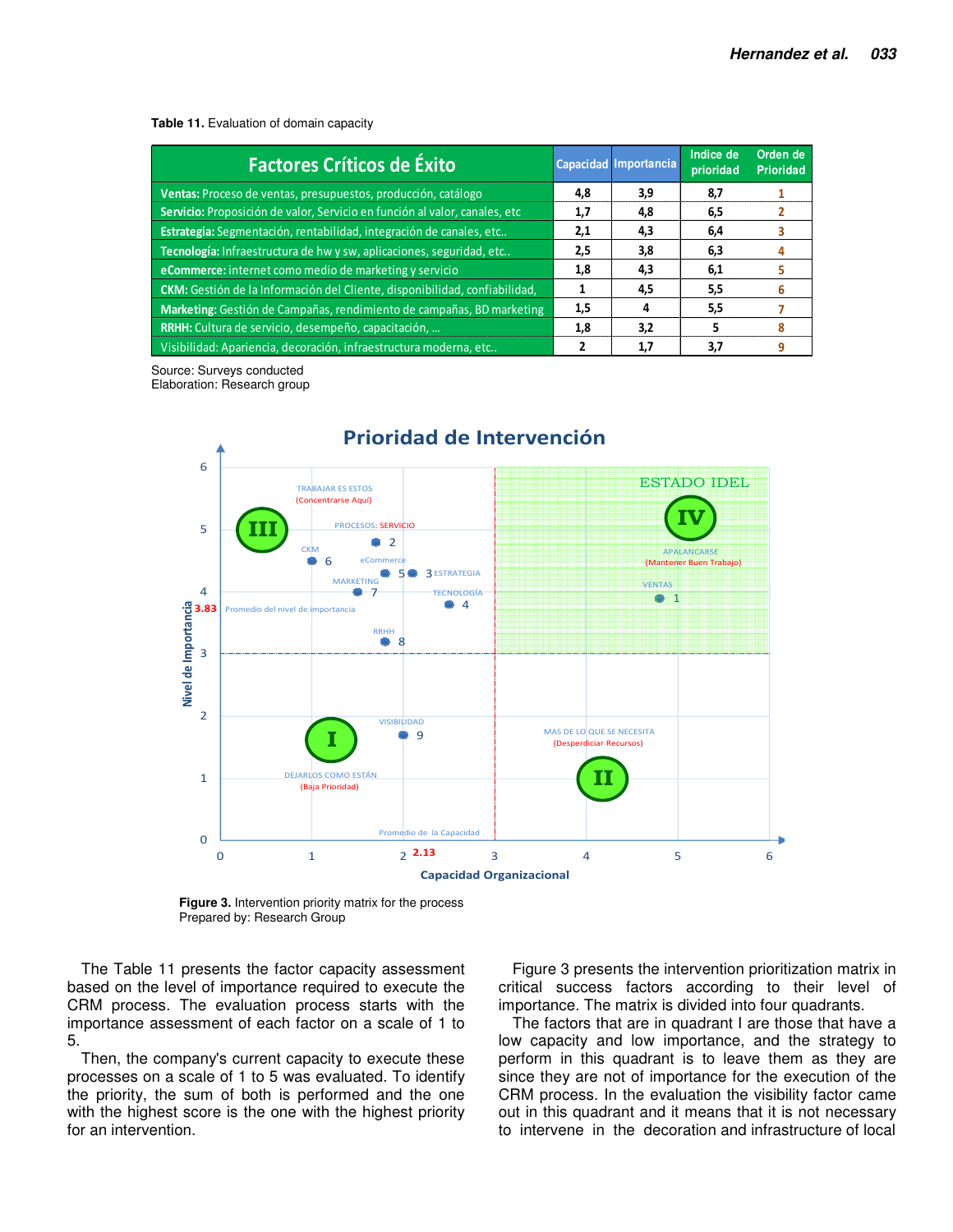since it does not have much importance.

In square II are the factors that have a high capacity and little importance. The strategy used here is also not to intervene because you would be wasting more than needed. In the evaluation for the restaurant there was not a factor in this quadrant.

In quadrant III are the factors that have a high importance and the company does not have the capacity to effectively execute the processes that involve this factor.

The strategy used here is that you have to intervene in these factors to develop the capacity as they are necessary to consolidate the CRM strategy. In the evaluation of restaurant factors came out those factors of service, technology, strategy, and e-Commerce.

Finally, in quadrant IV are the factors that have high importance and the company if it has the capacity to execute the processes related to this factor. In the evaluation of the restaurant the factor that came out in this quadrant is the sales that must be kept in this quadrant.

# **CRM APPLICATION PHASES**

The methodology to develop a potential client contemplates table phases that are: identify, differentiate, interact and customize.

Phase of Identify: In this first phase another of the highlighted points is the identification of the end users of the restaurants that visit at least once a month to the Chain of Restaurants Brisa Marina.

After that, a more extended identification of the main dishes that consume and in what range of time they are made is established. The largest amount of information should be collected from the final diners and their interactions should be monitored, and the factors influencing the purchase of the dishes should be investigated.

Phase to differentiate: To begin with, the diners have been grouped according to their value that gives the restaurant: CMV (Most Valuable Customers). With CMVs, the main objective is to develop and retain them in the highest profitability category.

Committed clients, besides valuable, are those who have a growth potential for which the value can be calculated in time, in the training that was done to the waiters of the premises, they were taught some skills to be able to differentiate To the most frequent clients, in this way to identify them in next visits to give them a more specialized treatment.

There is also the customer DC (below zero) whose negative value is below the costs that the restaurant has to serve or serve this diner, in this case it is recommended to the waitresses that the kindness in the treatment of this type of customers, But do not express greater effort in being helpful with this type of clients, since this will always try to generate conflicts in each encounter.

The goal with these clients is to eliminate them because they generate loss. But before eliminating them it is necessary to analyze if these clients have growth potential in the pyramid of value.

It was analyzed the needs of the diners, regardless of the products they consume with a medium frequency and it is there where the strategies are applied gradually without this realizing and not causing a retaliating effect to the same.

Phase of interacting: The dialogue is synonymous of gain. The staff is sufficiently trained to make compliments and gestures when attending a new diner, ie a same welcome, a same offer of the letter and promotion of the dishes of excellence, give the chef's suggestion, be polite And gentle at every moment and influence the confidence in the mind of the diner to make him feel "at home." Interaction is the third stage of the CRM strategy. First, you have to know who your customers is, what is the first phase; then differentiate them by their needs; then you need to interact with them.

Know the needs of the diners and then interact with them, studying the best way to meet the needs, and thus strengthen the relationship.

First, it is necessary to extract the maximum information from each client, making associations such as: "if the customer lives in this area, of course, parking problems" or "you have a very stressful profession you can enjoy a program Decompression executives, etc.

That said, the interactions of the company will try to satisfy the needs not expressed by the client, but are implicit to their lifestyle. Life event management can also focus on the different stages of the lives of diners, such as the birth or graduation of a child. In these cases, the company can make offers or appropriate these events to offer promotions.

At first; in the present study it has been identified that most customers always come to the restaurant for birthday celebration.

With this new discovery has built a database of customers with this important information to send in advance an invitation card for the celebration of their birthdays and that if you bring more than five colleagues your plate comes free.

Diners who answered a dish have a high probability that they can come and consume on the date of their birthdays. And those who did not respond are those who have a minimal chance that they can come to the restaurant to consume with their friends some favorite dish.

Phase of personalizing: After identifying who our clients are, to differentiate them according to their needs and interact with them, it is necessary to use all this information to personalize our offer according to each client. At this stage the following questions will be asked: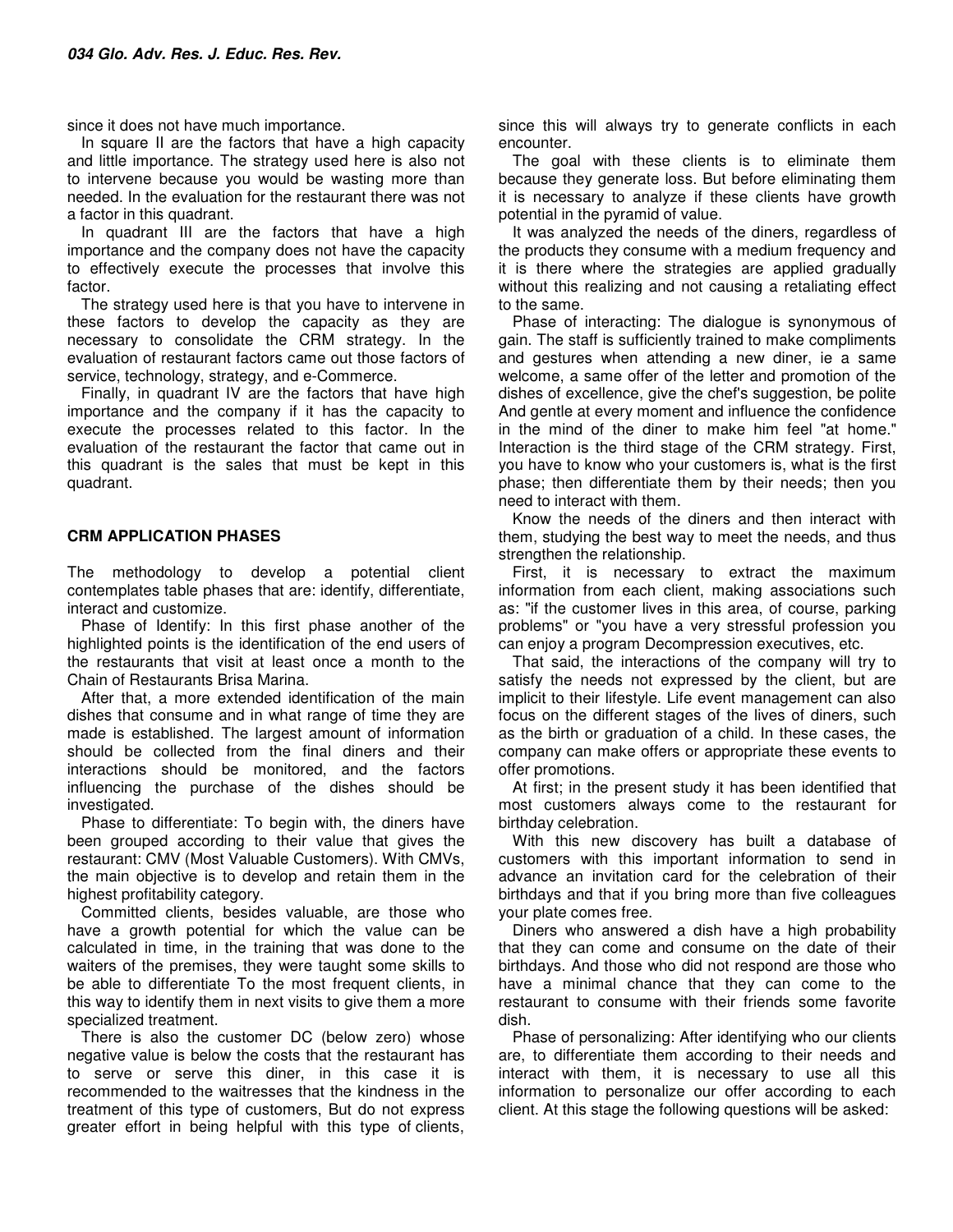#### **Table 12.** Domains Vs CRM Phases

|                                        | <b>IDENTIFICAR</b>                                                                                           | <b>DIFERENCIAR</b>                                                                                                | <b>INTERACTUAR</b>                                                                                                                           | <b>PERSONALIZAR</b>                                                                                                            |
|----------------------------------------|--------------------------------------------------------------------------------------------------------------|-------------------------------------------------------------------------------------------------------------------|----------------------------------------------------------------------------------------------------------------------------------------------|--------------------------------------------------------------------------------------------------------------------------------|
| <b>ORGANIZACIÓN</b>                    | Existe una visión del<br>comensal mas<br>desarrollada para un<br>tipo de cliente, que en<br>los demás casos. | Las funciones<br>analíticas limitadas a<br>información<br>transaccional                                           | No están desarrolladas<br>las habilidades para una<br>interacción<br>personalizada para los<br>clientes.                                     | Los productos/servicios<br>entregados a los<br>comensales no son<br>personalizados en<br>función de su valor y<br>necesidades. |
| <b>PROCESOS</b><br><b>FRONT OFFICE</b> | Los procesos en el front<br>no identifican al<br>comensal.                                                   | En el caso de algunos<br>tipos de cliente la<br>diferenciación se<br>realiza por valor mas<br>no por necesidades. | No todos los procesos<br>están diferenciados por<br>el valor del cliente.<br>No todos los canales<br>están desarrollados en<br>su totalidad. | Políticas de servicio no<br>definidas.                                                                                         |
| <b>INFORMACION</b>                     | No existe una visión<br>única del comensal(en<br>sus diferentes clases)                                      | No existe información<br>para diferenciar a los<br>clientes por valor y<br>necesidades.                           | No existe el marco para<br>capturar información del<br>comensal en función de<br>su valor y necesidades                                      | Información no<br>apropiada para realizar<br>la personalización.                                                               |
| <b>TECNOLOGIA</b>                      | Las BD no poseen la<br>definición completa de<br>perfil de cliente.                                          | Falta de información, o<br>información precaria y<br>herramientas para<br>análisis de clientes.                   | No se puede capturar<br>toda la información en<br>todos los puntos de<br>contacto.                                                           | No existe integración<br>entre los diferentes<br>sistemas informáticos.                                                        |

Source. Investigation

Elaboration: Research group

**Table 13.** Strategic Priorities and Capabilities

| <b>Prioridades Estratégicas</b> |                                               |                                 |
|---------------------------------|-----------------------------------------------|---------------------------------|
| <b>Atraer</b>                   | <b>Capacidades</b>                            |                                 |
|                                 | Infraestructura/Informacion<br><b>Cliente</b> | <b>Soluciones</b>               |
| <b>Identificar</b>              |                                               | <b>Factores Humanos</b>         |
|                                 | <b>Servicio</b>                               | <b>Servicio</b>                 |
| <b>Diferenciar</b>              |                                               | <b>Marketing</b>                |
|                                 | <b>Mercadeo y Ventas</b>                      | <b>Ventas</b>                   |
| <b>Interactuar</b>              |                                               | <b>Tecnologia</b>               |
|                                 | <b>Canales</b>                                | <b>Conocimiento del Cliente</b> |
| <b>Personalizar</b>             | <b>RRHH</b>                                   | <b>Comercio Electronico</b>     |
|                                 |                                               | <b>Estrategia</b>               |
|                                 | Medición de Desempeño                         |                                 |
|                                 |                                               |                                 |

Source. Investigation Elaboration: Research group

1) How to use the information collected to customize the treatment for each client?

2) What changes in the service or product should be made to better serve each customer?

3) How can clients spend less time, money and work when they are given the service and / or purchase the product?

4) How to automate the process of personalized treatment?

After presenting the CRM process, Table 12 presents the situation of the restaurant in each phase with respect to the domains of the company. And it is necessary to work on this scheme.

#### **Definition of Strategic Priorities and Capacities**

This section explains the processes of defining CRM strategic priorities based on the CRM philosophy that is the starting point.

Table 13 presents a logical sequence of the deployment of the strategic priorities aligned to the CRM process and this to the capabilities; and capabilities aligned to strategic solutions.

In this logical sequence has as its starting point the phases of CRM business strategy and based on these phases or processes identify the capabilities that the restaurant should have, if in case the restaurant does not have the capabilities developed to give a good Support to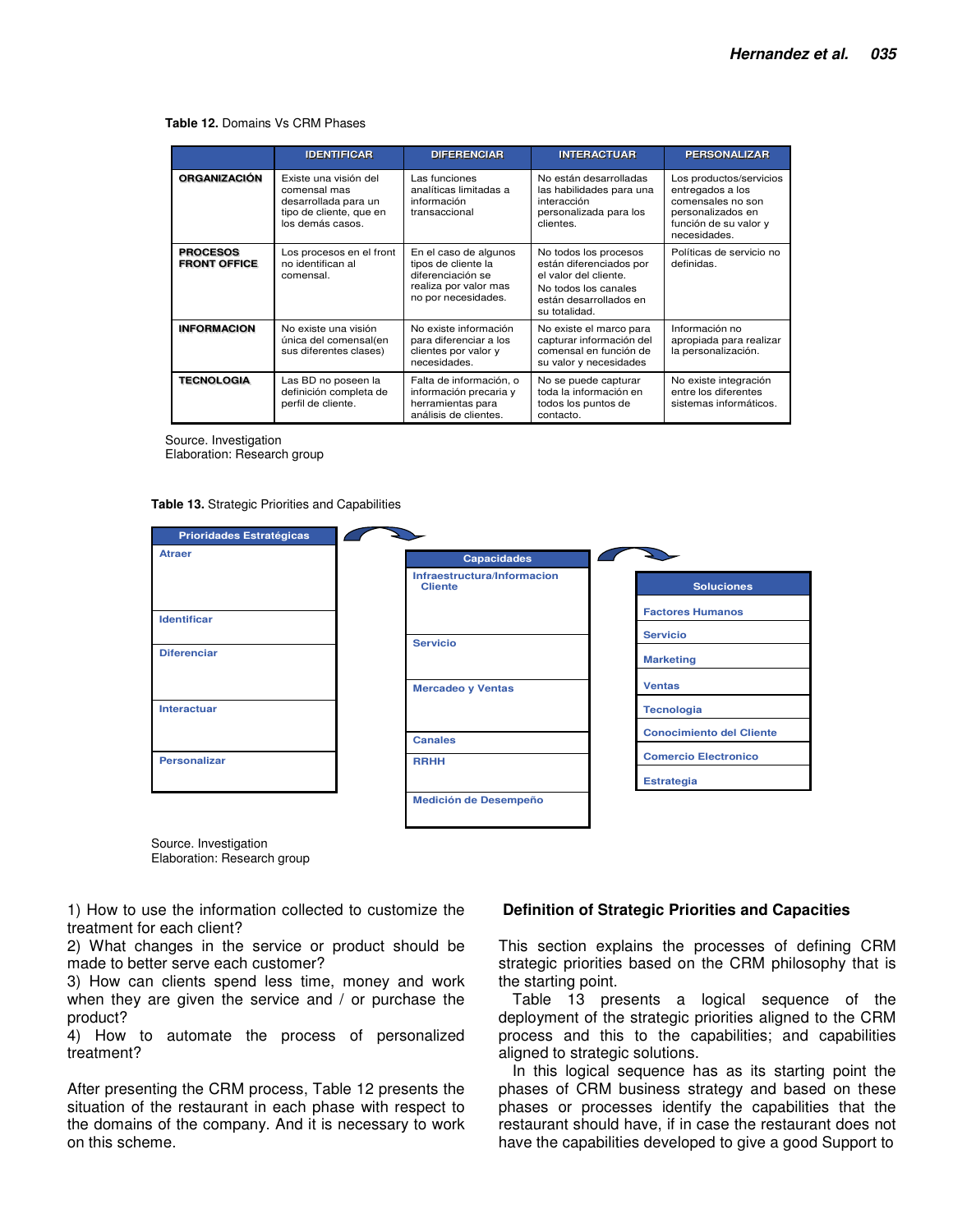**Tabla 14.** Prioridades estratégicas alineadas al proceso de CRM

| <b>Prioridades Estratégicas</b>                                                                                                                                                                                                                                                                                                                                                                                                                                                                                                                               |  |  |  |  |
|---------------------------------------------------------------------------------------------------------------------------------------------------------------------------------------------------------------------------------------------------------------------------------------------------------------------------------------------------------------------------------------------------------------------------------------------------------------------------------------------------------------------------------------------------------------|--|--|--|--|
| <b>Atraer</b><br>Cupones de Descuento<br>Pedidos en Línea<br>Renovación del Sitio Web<br>Factor Diferenciador: Ingrediente Único o Combinación Excelente<br>×<br>Programa de Cliente Frecuente:<br>Visita Social Codes WiFi: Una excelente idea de marketing fue la desarrollada por el restaurante<br>Comodo de Nueva York. Decidieron crear una carta con las imágenes que sus clientes publicaban<br>en Instagram. Con un sencillo hashtag las personas que acudían a su restaurante podían ver los<br>comentarios y así poder decidir qué plato dequstar. |  |  |  |  |
| <b>Identificar</b><br>Diseño de Ficha de Cliente para poblamiento de información<br>٠<br>Campañas de Marketing: Promociones y Regalos<br>Políticas/estándares de administración de información de los clientes                                                                                                                                                                                                                                                                                                                                                |  |  |  |  |
| <b>Diferenciar</b><br>Creación del Modelo de Segmentación en función de valor/necesidades/ciclo de vida del cliente.<br>Estimación del valor actual y potencial de los clientes<br>Establecer esfuerzos de mkt/ventas/ servicio en función de valor/necesidad/ciclo de vida del cliente.                                                                                                                                                                                                                                                                      |  |  |  |  |
| Interactuar<br>· Establecer mecanismos de integración entre el front/ back office<br>Llevar a los clientes a los niveles mas rentables.<br>Niveles de atención y respuesta diferenciados por valor de cliente y escenario del mismo.                                                                                                                                                                                                                                                                                                                          |  |  |  |  |
| <b>Personalizar</b><br>- Establecer estrategias de cross y up selling e identificar los aspectos de la entrega de<br>productos/servicios susceptibles de ser personalizados por valor/necesidad del cliente                                                                                                                                                                                                                                                                                                                                                   |  |  |  |  |
| Source. Investigation                                                                                                                                                                                                                                                                                                                                                                                                                                                                                                                                         |  |  |  |  |

Elaboration: Research group

**Table 15.** Capacity to Support Strategic Priorities

| <b>Capacidades</b>                                                                                                                                                                                                                                                                                                                                                                                                                    |
|---------------------------------------------------------------------------------------------------------------------------------------------------------------------------------------------------------------------------------------------------------------------------------------------------------------------------------------------------------------------------------------------------------------------------------------|
| Infraestructura/Información Cliente<br>- Visión unificada del cliente/canales/puntos de contacto (Modelo Lógico))<br>- Calidad y actualización de datos de los comensales de acuerdo a políticas establecidas<br>- Segmentación de los comensales a nivel organizacional por valor y necesidad<br>- Arquitectura que soporte una visión única del comensal.                                                                           |
| <b>Servicio</b><br>- Diferenciados por valor y necesidad de cliente<br>- Acceso a la información de clientes                                                                                                                                                                                                                                                                                                                          |
| <b>Mercadeo y Ventas</b><br>- Administración Integral de campañas<br>· Integración del cliente/los socios en la red de valor.<br>- Estrategias pro-activas de comunicación integrales a través de todos los puntos de contacto.<br>- Medir reacción de clientes a priori ante campañas<br>- Focalización por valor del cliente                                                                                                        |
| <b>Canales</b><br>- Gestión centralizada : comunicación, flexibilidad, operaciones de ventas y entrega de servicio (rentabilidad por canales)                                                                                                                                                                                                                                                                                         |
| <b>RRHH</b><br>- Selección de Recursos Humanos capacitados y flexibles: empowerment.<br>- Cultura de servicio, retención y crecimiento del cte.<br>- Estructura Organizacional Orientada al Cliente                                                                                                                                                                                                                                   |
| <b>Medición de Desempeño</b><br>- Sequimiento del mapa de valor de la industria: competidores, canales, proveedores, clientes, sustitutos, complementos,<br>gobierno (Sistema de Inteligencia Competitiva)<br>• Alinear prioridades estratégicas con medición del desempeño y compensación (Tablero de Control o Balance Scorecard)<br>- Medición del retorno de las iniciativas estratégicas (CRM, Supply Chain Management, IT, etc) |

Source. Investigation Elaboration: Research group

the phases of the CRM then it is necessary to propose solutions that allow to develop the capacities of the organization distributed in different areas.

Table 14 presents the identification of strategic priorities aligned to the CRM process or phase. And in phase zero has been planned different types of strategy to attract customers such as: frequent client program.

This program consists of delivering a book to the client to control their visits; when the customer fills the card according to their consumption, you can request free care of certain selected products. And so at each stage the strategies are defined to develop a client with a potential for growth.

Table 15 presents the capacities that the restaurant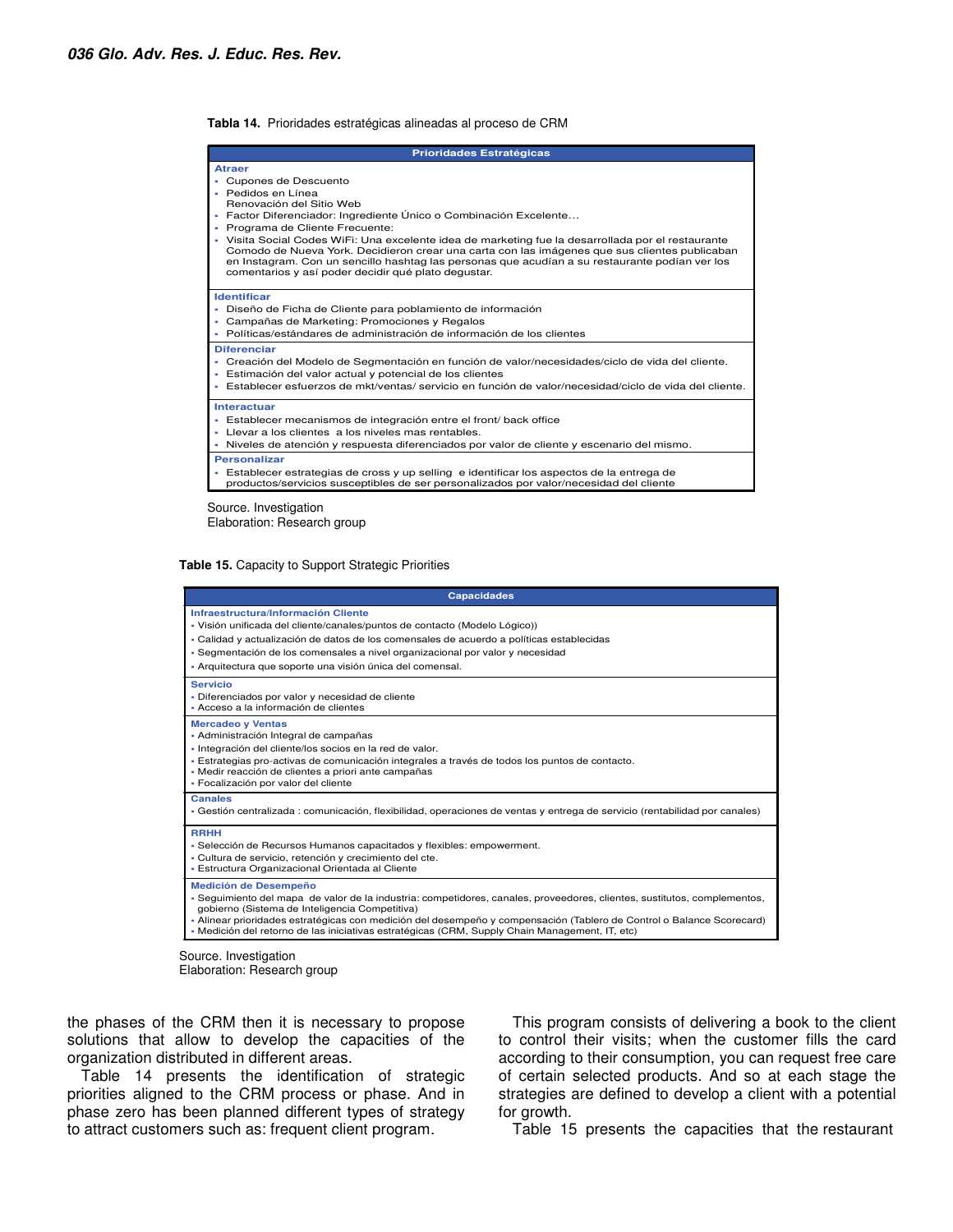#### **Table 16.** Capacities Vs Strategic Priorities

| <b>Prioridades Estratégicas</b> |             | <b>Capacidades</b> |                    |                    |                    |  |
|---------------------------------|-------------|--------------------|--------------------|--------------------|--------------------|--|
|                                 |             | <b>Capacidad 1</b> | <b>Capacidad 2</b> | <b>Capacidad 3</b> | <b>Capacidad 4</b> |  |
| Atraer                          | Prioridad 1 |                    |                    |                    |                    |  |
| Identificar                     | Prioridad 2 |                    |                    |                    |                    |  |
|                                 | Prioridad 3 |                    |                    |                    |                    |  |
| Diferenciar                     | Prioridad 4 |                    |                    |                    |                    |  |
| Interactuar                     | Prioridad 5 |                    |                    |                    |                    |  |
|                                 | Prioridad 6 |                    |                    |                    |                    |  |
| Personalizar                    | Prioridad 7 |                    |                    |                    |                    |  |

Source. Investigation

Elaboration: Research group

**Table 17.** Capacities vs. Solutions

| Capacidades | Categoría 1 |            | Categoria 2 |            |            | Categoria 3 |
|-------------|-------------|------------|-------------|------------|------------|-------------|
|             | Proyecto 1  | Proyecto 2 | Proyecto 3  | Proyecto 4 | Proyecto 5 | Proyecto 6  |
| Capacidad 1 |             |            |             |            |            |             |
| Capacidad 2 |             |            |             |            |            |             |
| Capacidad 3 |             |            |             |            |            |             |
| Capacidad 4 |             |            |             |            |            |             |

Source. Investigation Elaboration: Research group

must have to support the optimal execution of the CRM process distributed in six areas: infrastructure and customer information, service, Marketing and sales, channels, human resources and measurement performance.

For the first capacity is considered to develop a unified vision of the customer through the different channels or contact points.

In addition, there should also be a system that allows updating the data of the guests in each interaction that may exist, then should be segmented to the customers according to their value or contribution to the company and then to their needs to be able to interact Personalized way, and finally the whole organization must have a unique view of the diner so as not to enter into inconsistencies at the moment the diner interacts with the representative of the company.

For example, the project of processes that was executed in the present research work that has been the one of BPM (Business Process Management) and this project have managed to develop to different capacities that the restaurant needs. Table 17 shows the capacities vs. the solutions.

#### **DISCUSSION OF RESULTS**

Knowing that CRM strategy for Food Services positively influences the cognitive dimension of the loyalty of diners of the Chain of Restaurants of Brisa Marina, in which it refers to the knowledge that the client has with respect to the restaurant services; It is recommended for future research to extend the dimension of knowledge to a dimension of positioning the restaurant in the mind of the client to identify other indicators that help improve the loyalty of the diners.

Since it has been found that CRM strategy for Food Services positively influences the conative dimension of the diners of the Chain of Restaurants of Brisa Marina; it is recommended for future research to expand the study of the conative dimension considering the commitment of the client since the conative dimension considers the commitment as an indicator.

With respect to the affective dimension of loyalty of the diners, managers are recommended to consider as an important factor of this dimension in the moment when the service is given or when the employee interacts with the client since that is where they are activated in a way